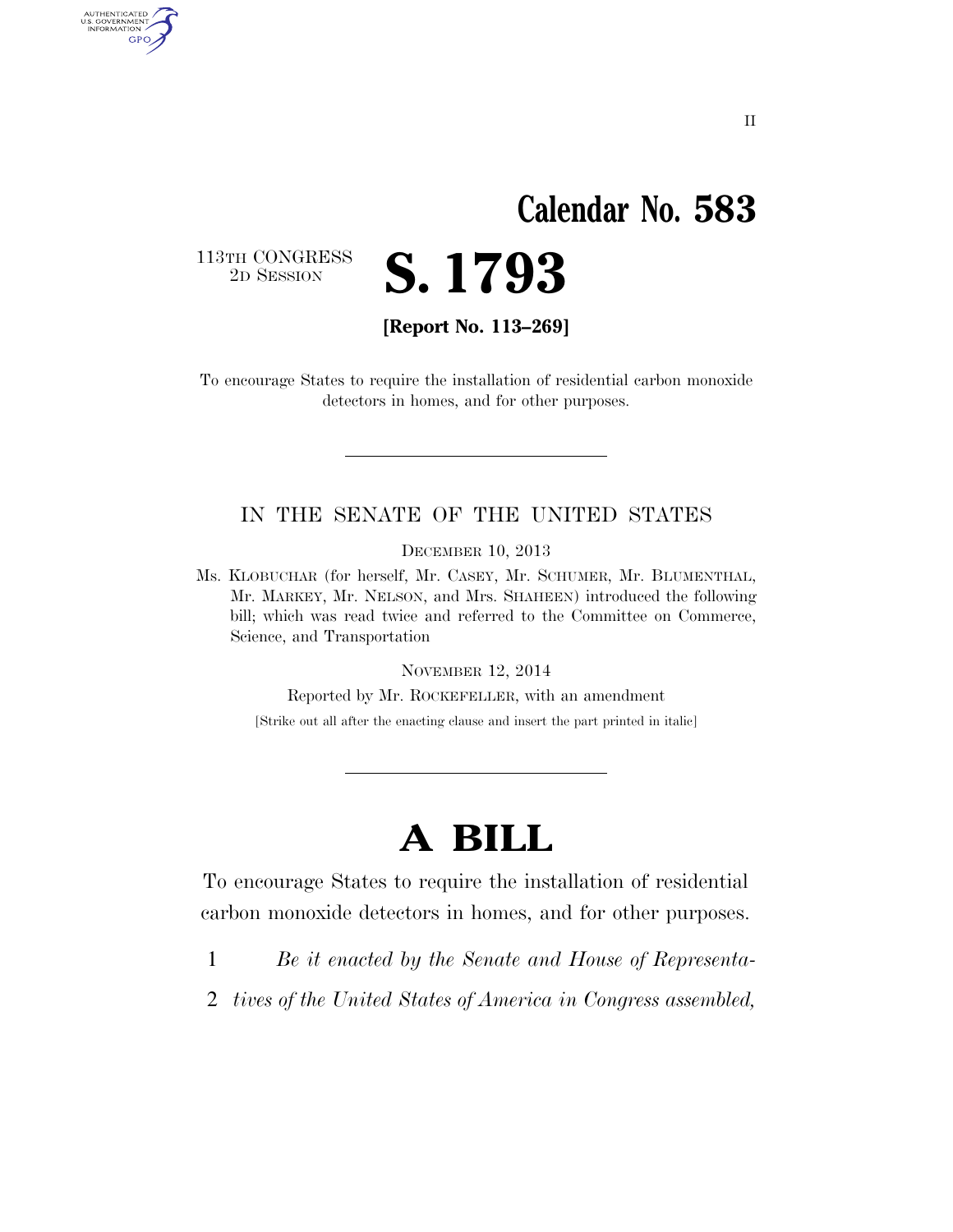#### **SECTION 1. SHORT TITLE.**

 This Act may be cited as the ''Nicholas and Zachary Burt Memorial Carbon Monoxide Poisoning Prevention 4 Act of  $2013"$ .

#### **SEC. 2. FINDINGS.**

Congress finds the following:

 (1) Carbon monoxide is a colorless, odorless gas produced by burning any fuel. Exposure to un- healthy levels of carbon monoxide can lead to carbon monoxide poisoning, a serious health condition that 11 could result in death.

 (2) Unintentional carbon monoxide poisoning from motor vehicles and the abnormal operation of fuel-burning appliances, such as furnaces, water heaters, portable generators, and stoves, in residen- tial homes and other dwelling units kills more than 17 400 people each year and sends more than  $20,000$ to hospital emergency rooms for treatment.

 (3) Research shows that purchasing and install- ing carbon monoxide alarms close to the sleeping areas in residential homes and other dwelling units 22 can help avoid fatalities.

 (4) Congress should promote the purchase and installation of carbon monoxide alarms in residential homes and dwelling units nationwide in order to pro-

 $\mathfrak{D}$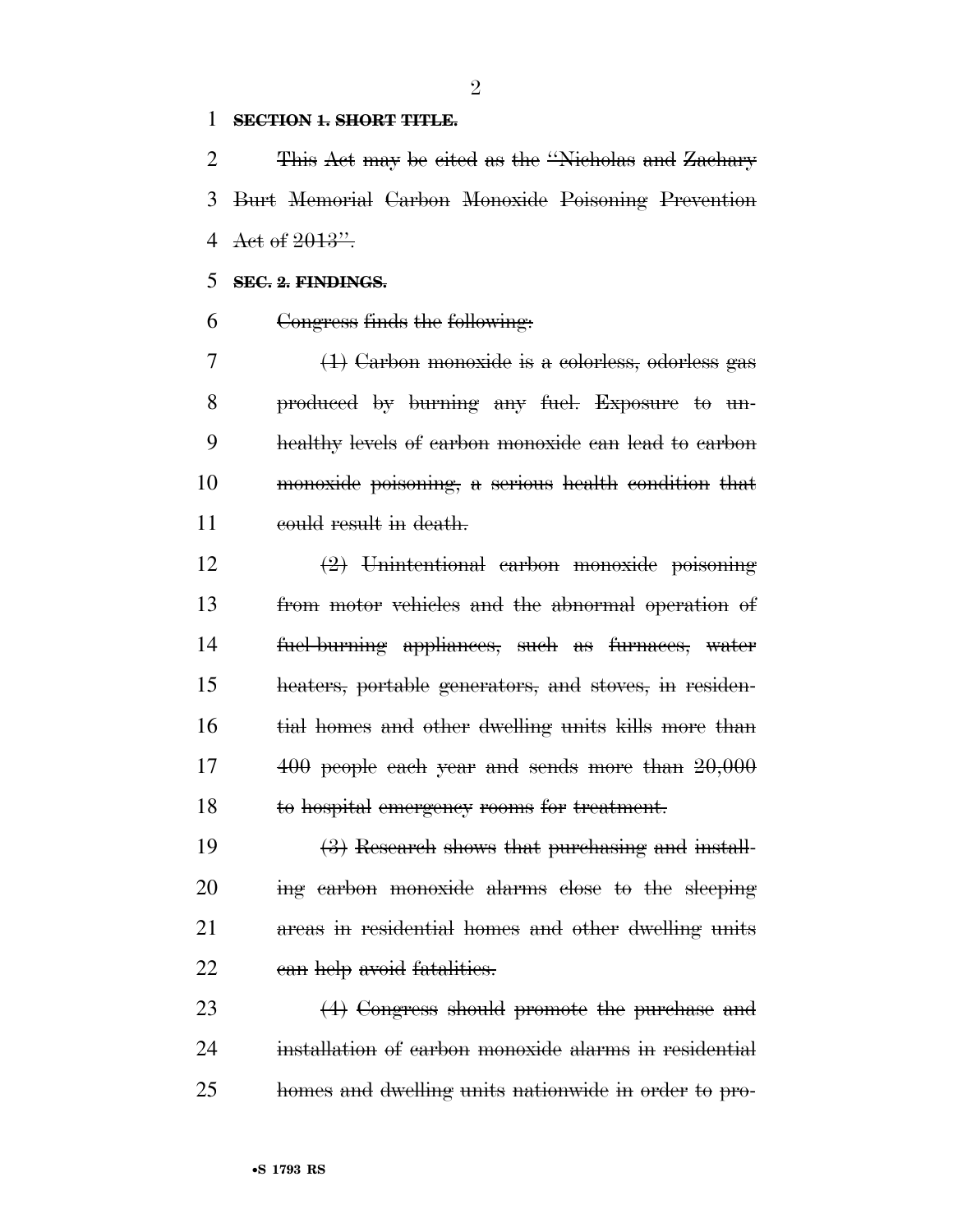| 1  | mote the health and public safety of citizens      |
|----|----------------------------------------------------|
| 2  | throughout the Nation.                             |
| 3  | SEC. 3. DEFINITIONS.                               |
| 4  | In this Act:                                       |
| 5  | (1) CARBON MONOXIDE ALARM. The term                |
| 6  | "carbon monoxide alarm" means a device that        |
| 7  | $(A)$ detects earbon monoxide; and                 |
| 8  | $(B)$ is intended to alarm at earbon mon-          |
| 9  | oxide concentrations below those that could        |
| 10 | eause a loss of ability to react to the dangers    |
| 11 | of earbon monoxide exposure.                       |
| 12 | $\left(2\right)$ COMMISSION. The term "Commission" |
| 13 | means the Consumer Product Safety Commission.      |
| 14 | (3) COMPLIANT CARBON MONOXIDE ALARM.               |
| 15 | The term "compliant earbon monoxide alarm"         |
| 16 | means a carbon monoxide alarm that complies with   |
| 17 | the most current version of-                       |
| 18 | $(A)$ the American National Standard for           |
| 19 | Single and Multiple Station Carbon Monoxide        |
| 20 | Alarms (ANSI/UL 2034); and                         |
| 21 | (B) the American National Standard for             |
| 22 | Gas and Vapor Detectors and Sensors (ANSI)         |
| 23 | <del>UL</del> 2075).                               |
| 24 | $(4)$ DWELLING UNIT. The term "dwelling"           |
| 25 | unit" means a room or suite of rooms used for      |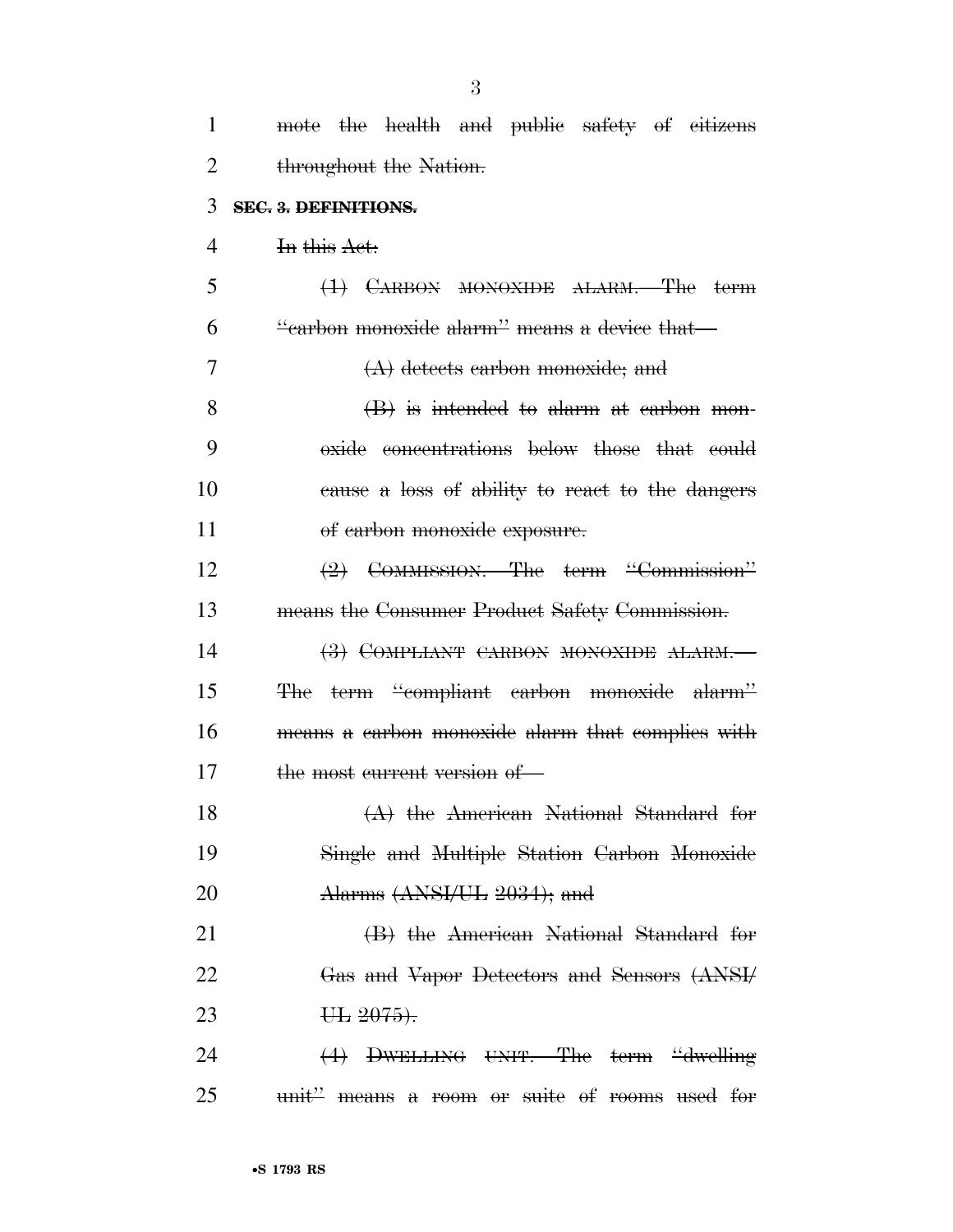| 1  | human habitation, and includes a single family resi-          |
|----|---------------------------------------------------------------|
| 2  | dence as well as each living unit of a multiple family        |
| 3  | residence (including apartment buildings) and each            |
| 4  | living unit in a mixed use building.                          |
| 5  | (5) FIRE CODE ENFORCEMENT OFFICIALS.                          |
| 6  | The term "fire code enforcement officials" means of-          |
| 7  | ficials of the fire safety code enforcement agency of         |
| 8  | a State or local government.                                  |
| 9  | $(6)$ NFPA 720.—The term "NFPA 720"                           |
| 10 | means-                                                        |
| 11 | $(A)$ the Standard for the Installation of                    |
| 12 | Carbon Monoxide Detection and Warning                         |
| 13 | Equipment issued by the National Fire Protec-                 |
| 14 | tion Association in 2012; and                                 |
| 15 | (B) any amended or similar successor                          |
| 16 | standard pertaining to the proper installation of             |
| 17 | earbon monoxide alarms in dwelling units.                     |
|    | 18 SEC. 4. GRANT PROGRAM FOR CARBON MONOXIDE POI-             |
| 19 | SONING PREVENTION.                                            |
| 20 | $(a)$ In GENERAL.—Subject to the availability of ap-          |
| 21 | propriations authorized under subsection (f), the Commis-     |
|    | 22 sion shall establish a grant program to provide assistance |
|    | 23 to eligible States and local governments to earry out the  |
|    | 24 earbon monoxide poisoning prevention activities described  |
|    | 25 in subsection $(d)$ .                                      |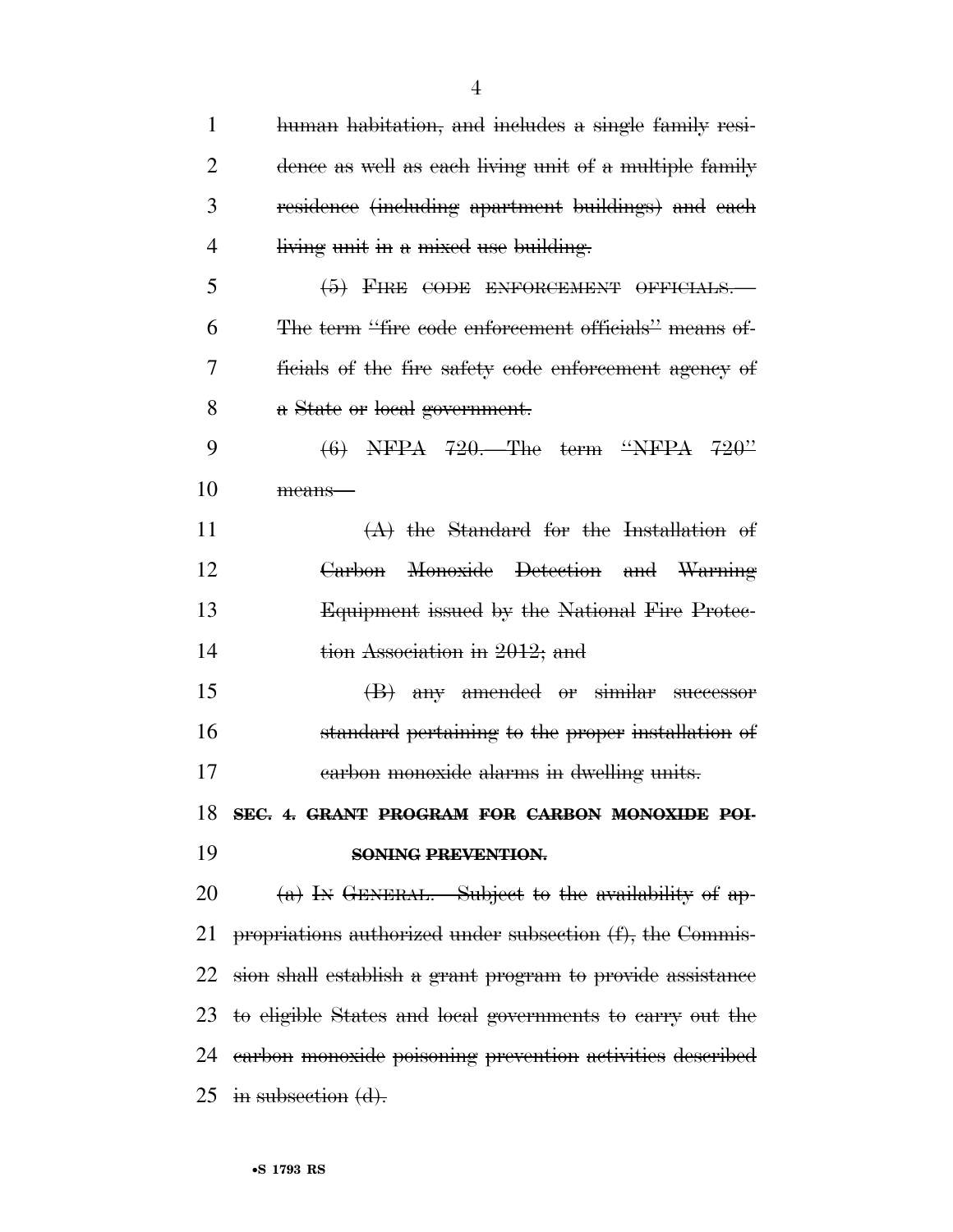(b) ELIGIBILITY.—To be eligible for a grant under the program, a State or local government shall—

 (1) demonstrate to the satisfaction of the Com- mission that the State or local government has adopted a statute, or the State or local government agency has adopted a rule, regulation, or similar measure with the force and effect of law, requiring compliant carbon monoxide alarms to be installed in 9 dwelling units in accordance with NFPA 720; and

 $\left(2\right)$  submit an application to the Commission at such time, in such form, and containing such addi- tional information as the Commission may require, which application may be filed on behalf of the State or local government by the fire code enforcement of-ficials for such State or local government.

 (c) GRANT AMOUNT; PRIORITY.—The Commission shall determine the amount of the grants awarded under this section, and shall give priority to applications from States or local governments that—

 $20 \left( 1 \right)$  prioritize the installation of compliant car-bon monoxide alarms in existing dwelling units—

 $(A)$  within which a fuel-burning appliance is installed, including a furnace, boiler, water heater, fireplace, or any other apparatus, appli-ance, or device that burns fuel; or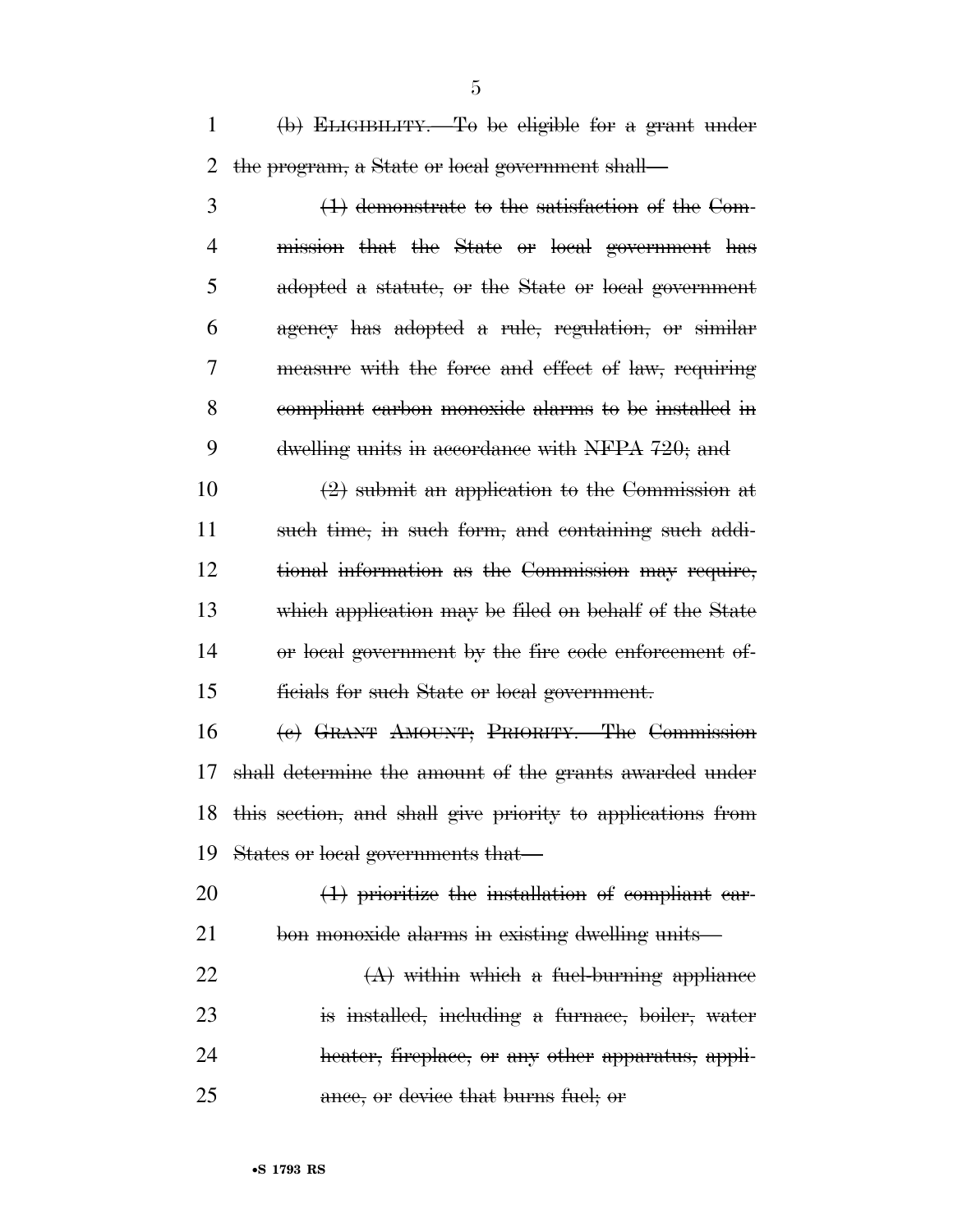| $\mathbf{1}$ | (B) which has an attached garage;                        |
|--------------|----------------------------------------------------------|
| 2            | $(2)$ have developed a strategy to protect vulner-       |
| 3            | able populations such as children, the elderly, or       |
| 4            | low-income households; and                               |
| 5            | $(3)$ demonstrate greater than average losses of         |
| 6            | life from earbon monoxide poisoning in the home.         |
| 7            | (d) USE OF FUNDS. A State receiving a grant under        |
| 8            | this section may use grant funds—                        |
| 9            | $(1)$ to purchase and install compliant carbon           |
| 10           | monoxide alarms in the dwelling units of low-income      |
| 11           | families or elderly persons, facilities that commonly    |
| 12           | serve children or the elderly, including childcare fa-   |
| 13           | eilities, public schools, and senior centers, or student |
| 14           | dwelling units owned by public universities;             |
| 15           | $(2)$ to train State or local fire code enforcement      |
| 16           | officials in the proper enforcement of State or local    |
| 17           | laws concerning compliant carbon monoxide alarms         |
| 18           | and the installation of such alarms in accordance        |
| 19           | with NFPA $720$ ;                                        |
| 20           | $(3)$ for the development and dissemination of           |
| 21           | training materials, instructors, and any other costs     |
| 22           | related to the training sessions authorized by this      |
| 23           | subsection; and                                          |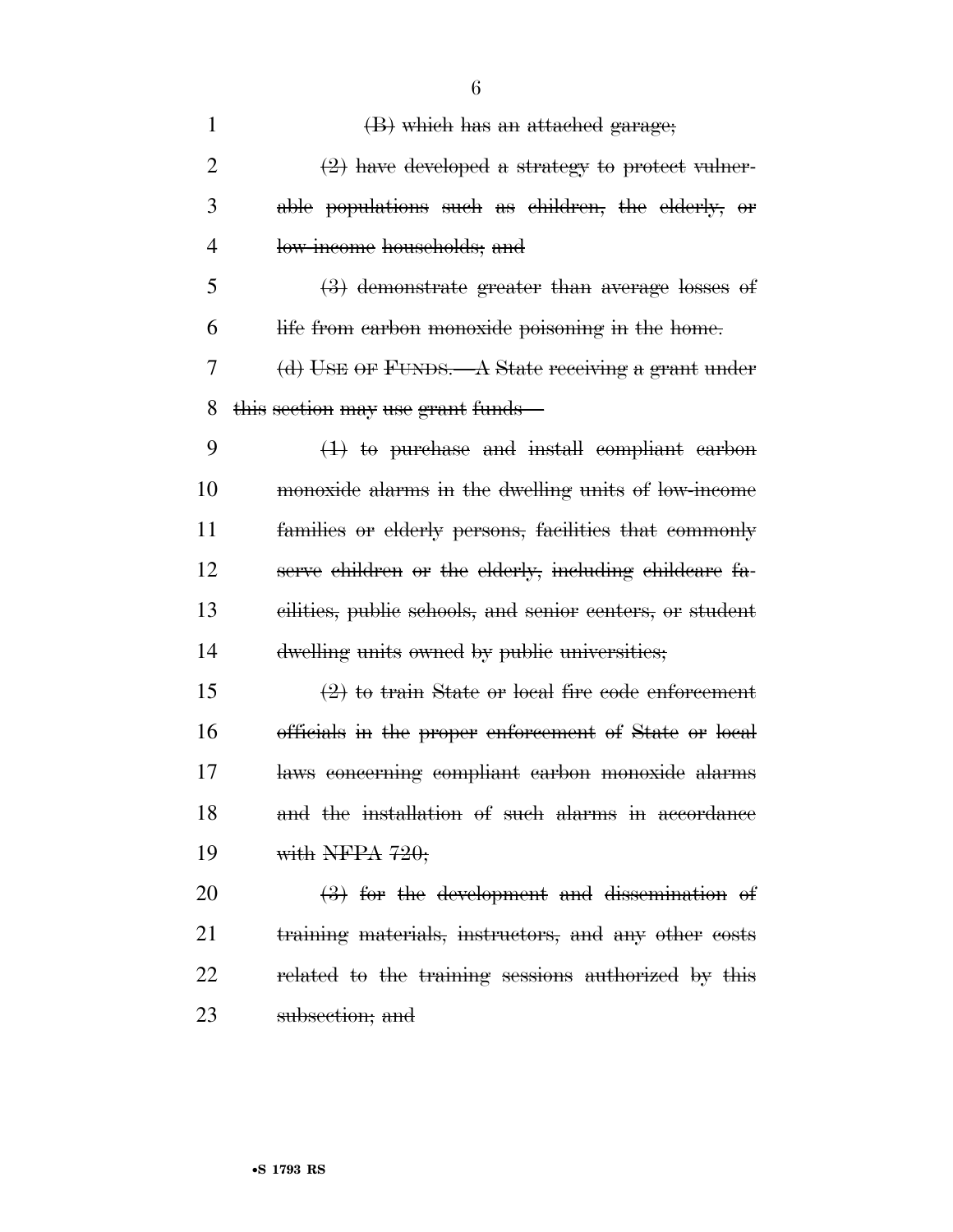| $\mathbf{1}$   | $(4)$ to educate the public about the risk associ-     |
|----------------|--------------------------------------------------------|
| $\overline{2}$ | ated with earbon monoxide as a poison and the im-      |
| 3              | portance of proper carbon monoxide alarm use.          |
| 4              | (e) LIMITATION ON USE OF FUNDS.                        |
| 5              | (1) ADMINISTRATIVE COSTS.—Not more than                |
| 6              | 10 percent of any grant funds received under this      |
| 7              | section may be used to cover administrative costs      |
| 8              | not directly related to training described in sub-     |
| 9              | section $(d)(2)$ .                                     |
| 10             | $(2)$ PUBLIC OUTREACH. Not more than 25                |
| 11             | percent of any grant funds received under this sec-    |
| 12             | tion may be used to cover costs of activities de-      |
| 13             | seribed in subsection $(d)(4)$ .                       |
| 14             | (f) AUTHORIZATION OF APPROPRIATIONS.                   |
| 15             | $(1)$ In GENERAL.—There is authorized to be            |
| 16             | appropriated to the Commission, for each of the fis-   |
| 17             | eal years $2013$ through $2017$ , $201900,000$ , which |
| 18             | shall remain available until expended to earry out     |
| 19             | this Act.                                              |
| 20             | $(2)$ RETENTION OF AMOUNTS. Any amounts                |
| 21             |                                                        |
|                | appropriated pursuant to this subsection that re-      |
| 22             | main unexpended and unobligated on September $30$ ,    |
| 23             | 2016, shall be retained by the Commission and cred-    |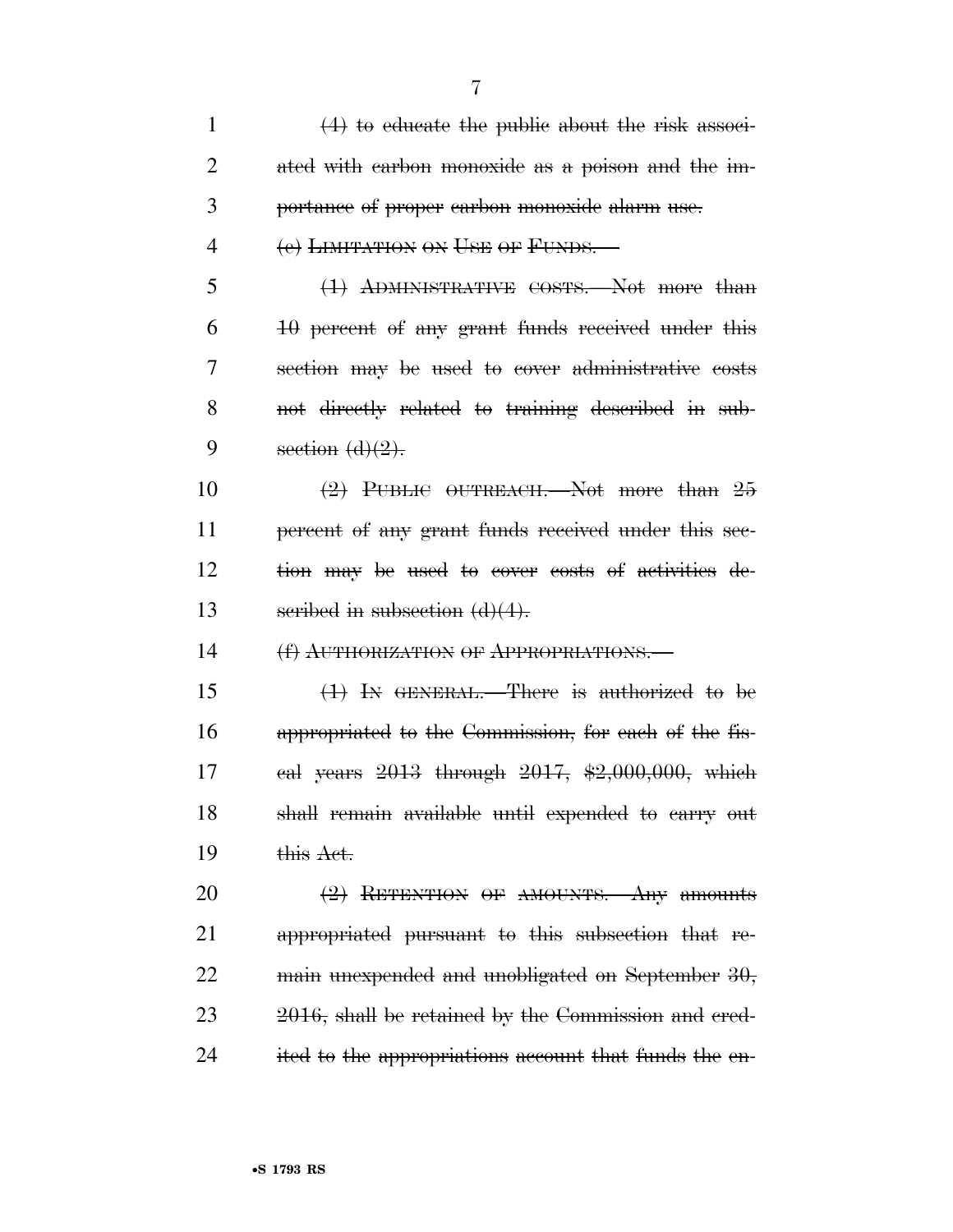1 forcement of the Consumer Product Safety Act (15 2 U.S.C. .

 (g) COMMISSION REPORT.—Not later than 1 year after the last day of each fiscal year for which grants are awarded under this section, the Commission shall submit to Congress a report that evaluates the implementation of the grant program required by this section.

#### *SECTION 1. SHORT TITLE.*

 *This Act may be cited as the ''Nicholas and Zachary Burt Memorial Carbon Monoxide Poisoning Prevention Act of 2013''.* 

#### *SEC. 2. FINDINGS.*

*Congress finds the following:* 

 *(1) Carbon monoxide is a colorless, odorless gas produced by burning any fuel. Exposure to unhealthy levels of carbon monoxide can lead to carbon mon- oxide poisoning, a serious health condition that could result in death.* 

 *(2) Unintentional carbon monoxide poisoning from motor vehicles and the abnormal operation of fuel-burning appliances, such as furnaces, water heat- ers, portable generators, and stoves, kills more than 400 people each year and sends more than 20,000 to hospital emergency rooms for treatment.*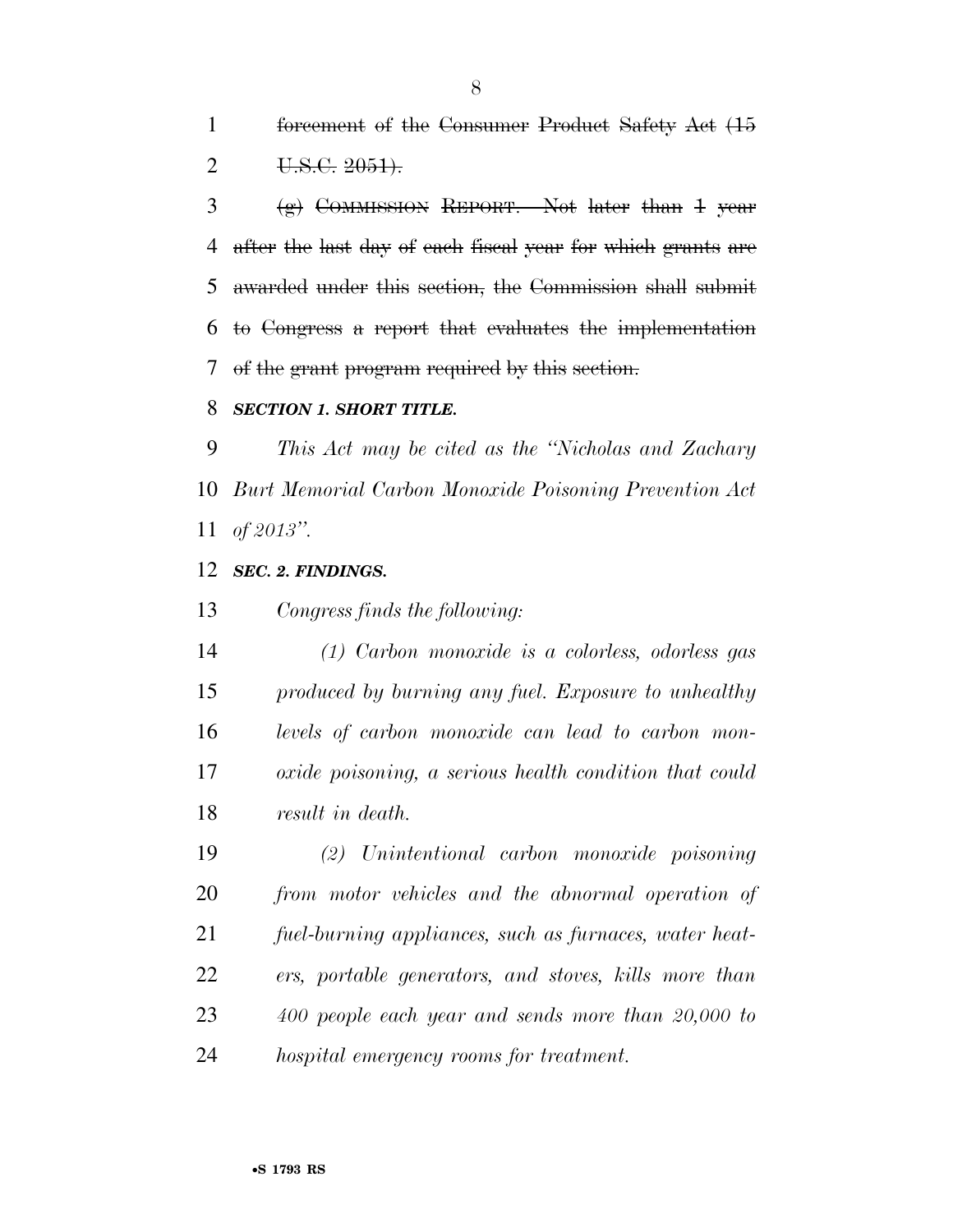| 1              | $(3)$ Research shows that purchasing and install-      |
|----------------|--------------------------------------------------------|
| $\overline{2}$ | ing carbon monoxide alarms close to the sleeping       |
| 3              | areas in residential homes and other dwelling units    |
| $\overline{4}$ | can help avoid fatalities.                             |
| 5              | (4) Congress should promote the purchase and           |
| 6              | installation of carbon monoxide alarms in residential  |
| 7              | homes and dwelling units nationwide in order to pro-   |
| 8              | mote the health and public safety of citizens through- |
| 9              | out the Nation.                                        |
| 10             | <b>SEC. 3. DEFINITIONS.</b>                            |
| 11             | In this Act:                                           |
| 12             | (1) CARBON MONOXIDE ALARM.—The term "car-              |
| 13             | monoxide alarm" means a device or system<br>bon        |
| 14             | $that -$                                               |
| 15             | $(A)$ detects carbon monoxide; and                     |
| 16             | $(B)$ is intended to alarm at carbon mon-              |
| 17             | oxide concentrations below those that could cause      |
| 18             | a loss of ability to react to the dangers of carbon    |
| 19             | monoxide exposure.                                     |
| 20             | COMMISSION.—The term "Commission"<br>(2)               |
| 21             | means the Consumer Product Safety Commission.          |
| 22             | (3) COMPLIANT CARBON MONOXIDE ALARM.—The               |
| 23             | term "compliant carbon monoxide alarm" means a         |
| 24             | carbon monoxide alarm that complies with the most      |
| 25             | $current\ version\ of$                                 |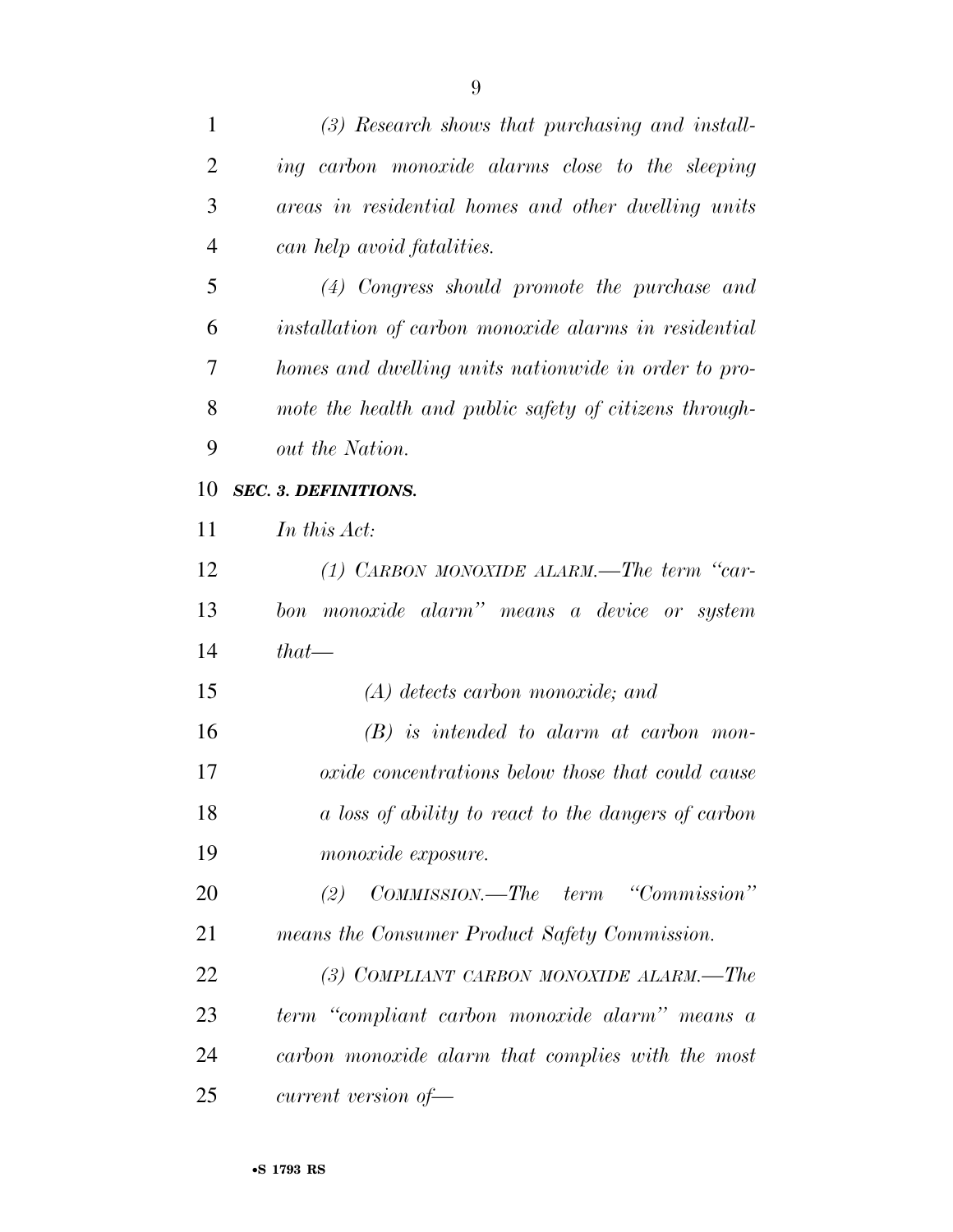| 1              | (A) the American National Standard for                  |
|----------------|---------------------------------------------------------|
| $\overline{2}$ | Single and Multiple Station Carbon Monoxide             |
| 3              | Alarms (ANSI/UL 2034); and                              |
| $\overline{4}$ | (B) the American National Standard for                  |
| 5              | Gas and Vapor Detectors and Sensors (ANSI/UL            |
| 6              | 2075).                                                  |
| 7              | (4) DWELLING UNIT.—The term "dwelling unit"             |
| 8              | means a room or suite of rooms used for human habi-     |
| 9              | tation, and includes a single family residence as well  |
| 10             | as each living unit of a multiple family residence (in- |
| 11             | cluding apartment buildings) and each living unit in    |
| 12             | a mixed use building.                                   |
| 13             | (5) FIRE CODE ENFORCEMENT OFFICIALS.—The                |
| 14             | term "fire code enforcement officials" means officials  |
| 15             | of the fire safety code enforcement agency of a State   |
| 16             | or local government.                                    |
| 17             | "NFPA<br>(6)<br>$NFPA$ 720.—The term<br>720"            |
| 18             | $means$ —                                               |
| 19             | $(A)$ the Standard for the Installation of              |
| 20             | Monoxide Detection and Warning<br>Carbon                |
| 21             | Equipment issued by the National Fire Protec-           |
| 22             | tion Association in 2012; and                           |
| 23             | any amended or similar successor<br>(B)                 |
| 24             | standard pertaining to the proper installation of       |
| 25             | carbon monoxide alarms in dwelling units.               |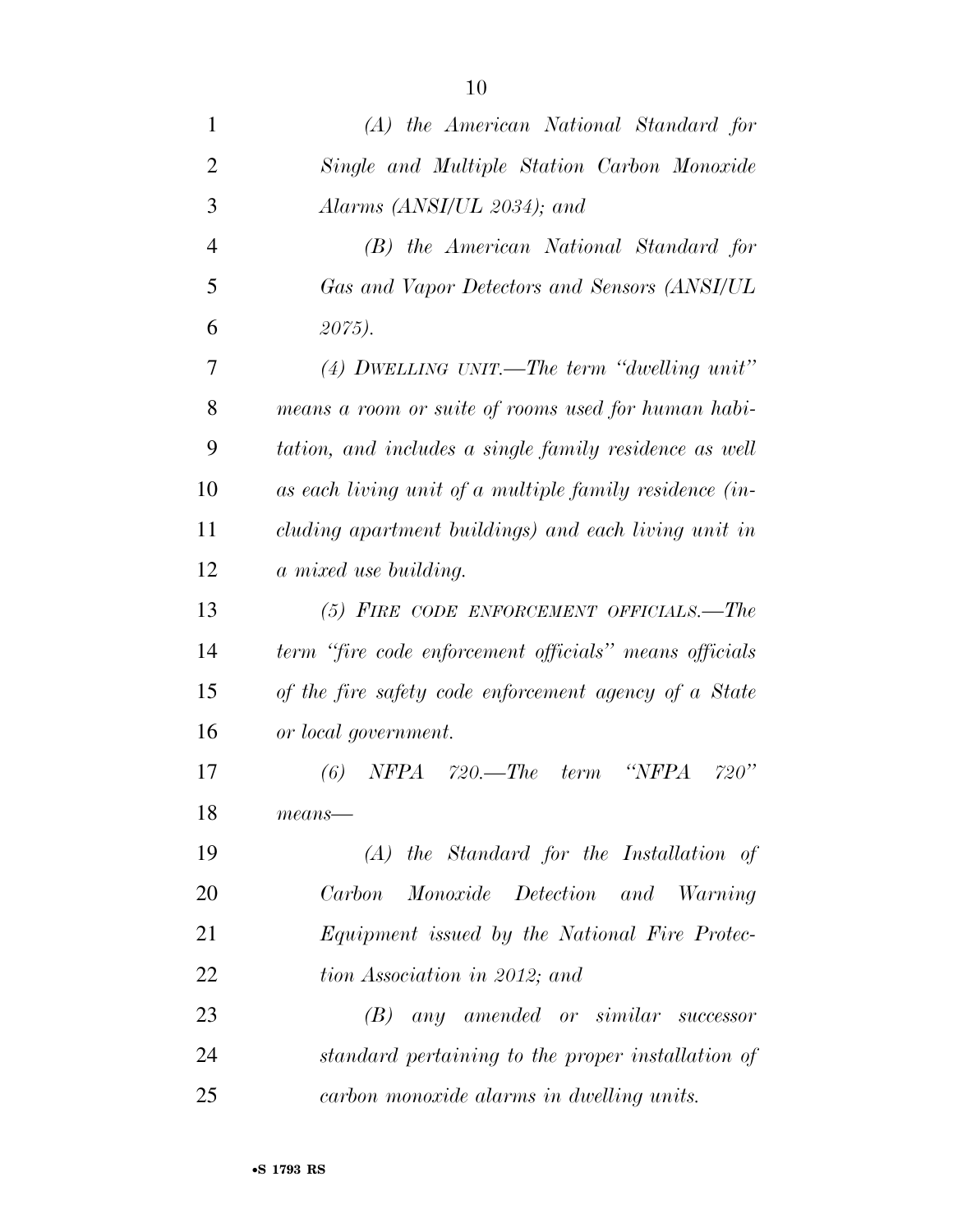*(7) STATE.—The term ''State'' has the meaning given such term in section 3 of the Consumer Product Safety Act (15 U.S.C. 2052) and includes the North- ern Mariana Islands and any political subdivision of a State.* 

### *SEC. 4. GRANT PROGRAM FOR CARBON MONOXIDE POI-SONING PREVENTION.*

 *(a) IN GENERAL.—Subject to the availability of appro- priations authorized under subsection (f), the Commission shall establish a grant program to provide assistance to eli- gible States to carry out the carbon monoxide poisoning prevention activities described in subsection (e).* 

 *(b) ELIGIBILITY.—For purposes of this section, an eli-gible State is any State that—* 

 *(1) demonstrates to the satisfaction of the Com- mission that the State has adopted a statute or a rule, regulation, or similar measure with the force and ef- fect of law, requiring compliant carbon monoxide alarms to be installed in dwelling units in accordance with NFPA 720; and* 

 *(2) submits an application to the Commission at such time, in such form, and containing such addi- tional information as the Commission may require, which application may be filed on behalf of the State by the fire code enforcement officials for such State.*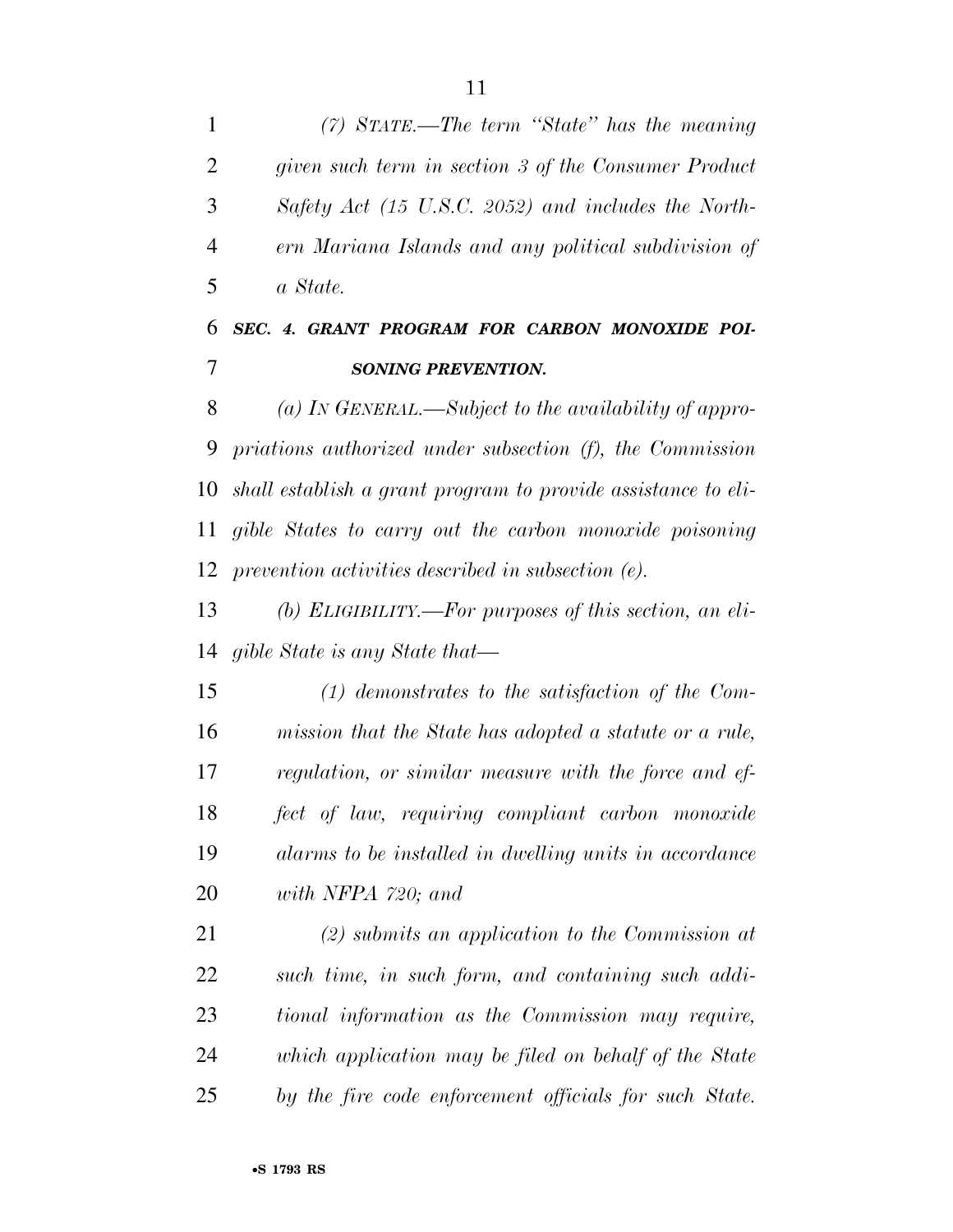| 1  | (c) GRANT AMOUNT.—The Commission shall deter-                 |
|----|---------------------------------------------------------------|
| 2  | mine the amount of the grants awarded under this section.     |
| 3  | (d) SELECTION OF GRANT RECIPIENTS.—In selecting               |
| 4  | eligible States for the award of grants under this section,   |
| 5  | the Commission shall give favorable consideration to an eli-  |
| 6  | gible State that—                                             |
| 7  | $(1)$ requires the installation of compliant carbon           |
| 8  | monoxide alarms in new or existing educational fa-            |
| 9  | cilities, childcare facilities, health care facilities, adult |
| 10 | dependent care facilities, government buildings, res-         |
| 11 | taurants, theaters, lodging establishments, or dwelling       |
| 12 | $units-$                                                      |
| 13 | $(A)$ within which a fuel-burning appliance                   |
| 14 | is installed, including a furnace, boiler, water              |
| 15 | heater, fireplace, or any other apparatus, appli-             |
| 16 | ance, or device that burns fuel; or                           |
| 17 | (B) which has an attached garage; and                         |
| 18 | $(2)$ has developed a strategy to protect vulnerable          |
| 19 | populations such as children, the elderly, or low-in-         |
| 20 | come households.                                              |
| 21 | (e) USE OF GRANT FUNDS.—                                      |
| 22 | (1) IN GENERAL.—An eligible State receiving $\alpha$          |
| 23 | grant under this section may use such grant—                  |
| 24 | $(A)$ to purchase and install compliant car-                  |
| 25 | bon monoxide alarms in the dwelling units of                  |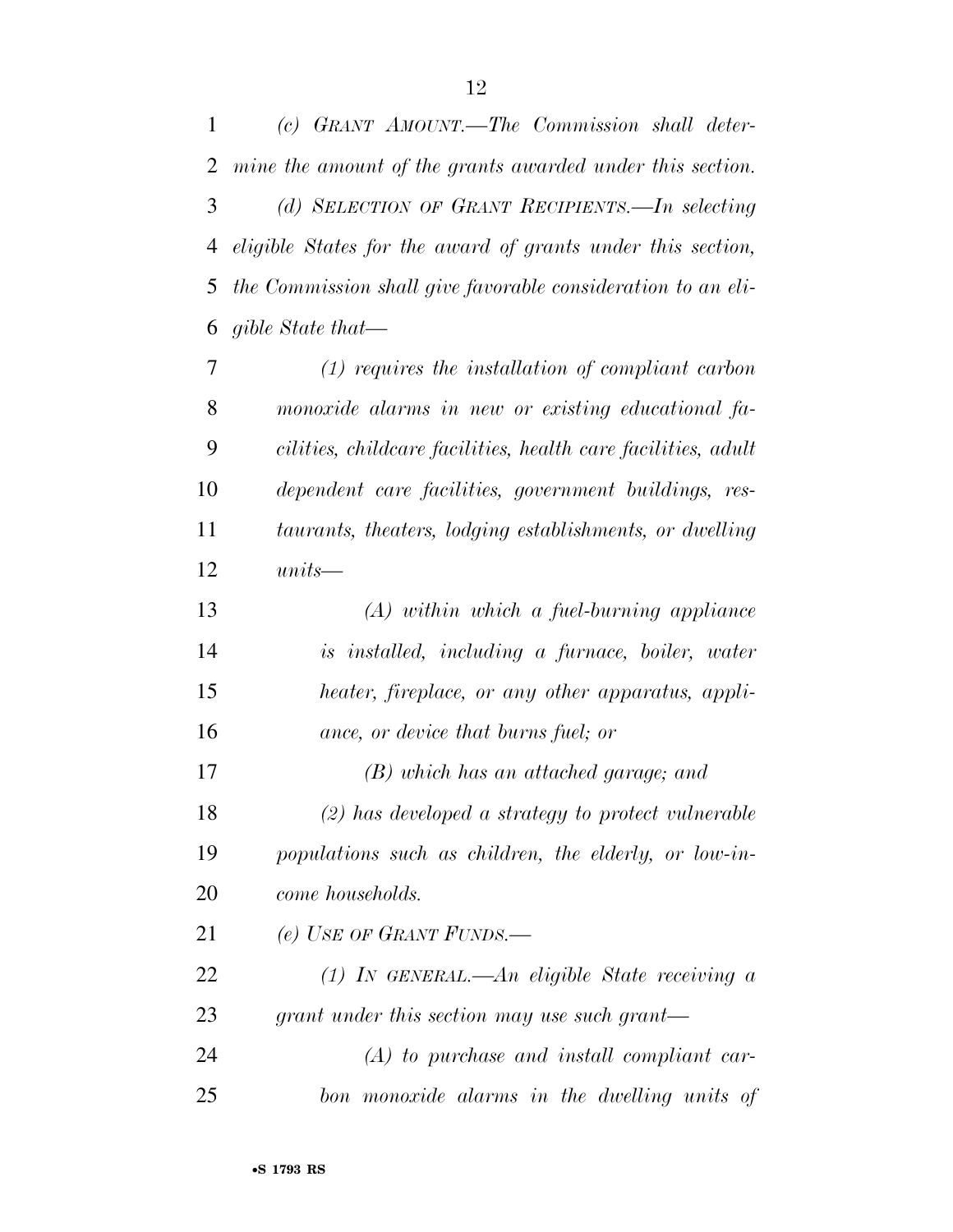| $\mathbf{1}$   | low-income families or elderly persons, facilities |
|----------------|----------------------------------------------------|
| $\overline{2}$ | that commonly serve children or the elderly, in-   |
| 3              | cluding childcare facilities, public schools, and  |
| $\overline{4}$ | senior centers, or student dwelling units owned    |
| 5              | by public universities;                            |
| 6              | $(B)$ to train State or local fire code enforce-   |
| 7              | ment officials in the proper enforcement of State  |
| 8              | or local laws concerning compliant carbon mon-     |
| 9              | oxide alarms and the installation of such alarms   |
| 10             | in accordance with NFPA 720;                       |
| 11             | $(C)$ for the development and dissemination        |
| 12             | of training materials, instructors, and any other  |
| 13             | costs related to the training sessions authorized  |
| 14             | by this subsection; and                            |
| 15             | $(D)$ to educate the public about the risk as-     |
| 16             | sociated with carbon monoxide as a poison and      |
| 17             | the importance of proper carbon monoxide alarm     |
| 18             | use.                                               |
| 19             | $(2)$ LIMITATIONS.—                                |
| 20             | ADMINISTRATIVE COSTS.—Not more<br>(A)              |
| 21             | than 10 percent of any grant amount received       |
| 22             | under this section may be used to cover adminis-   |
| 23             | trative costs not directly related to training de- |
| 24             | scribed in paragraph $(1)(B)$ .                    |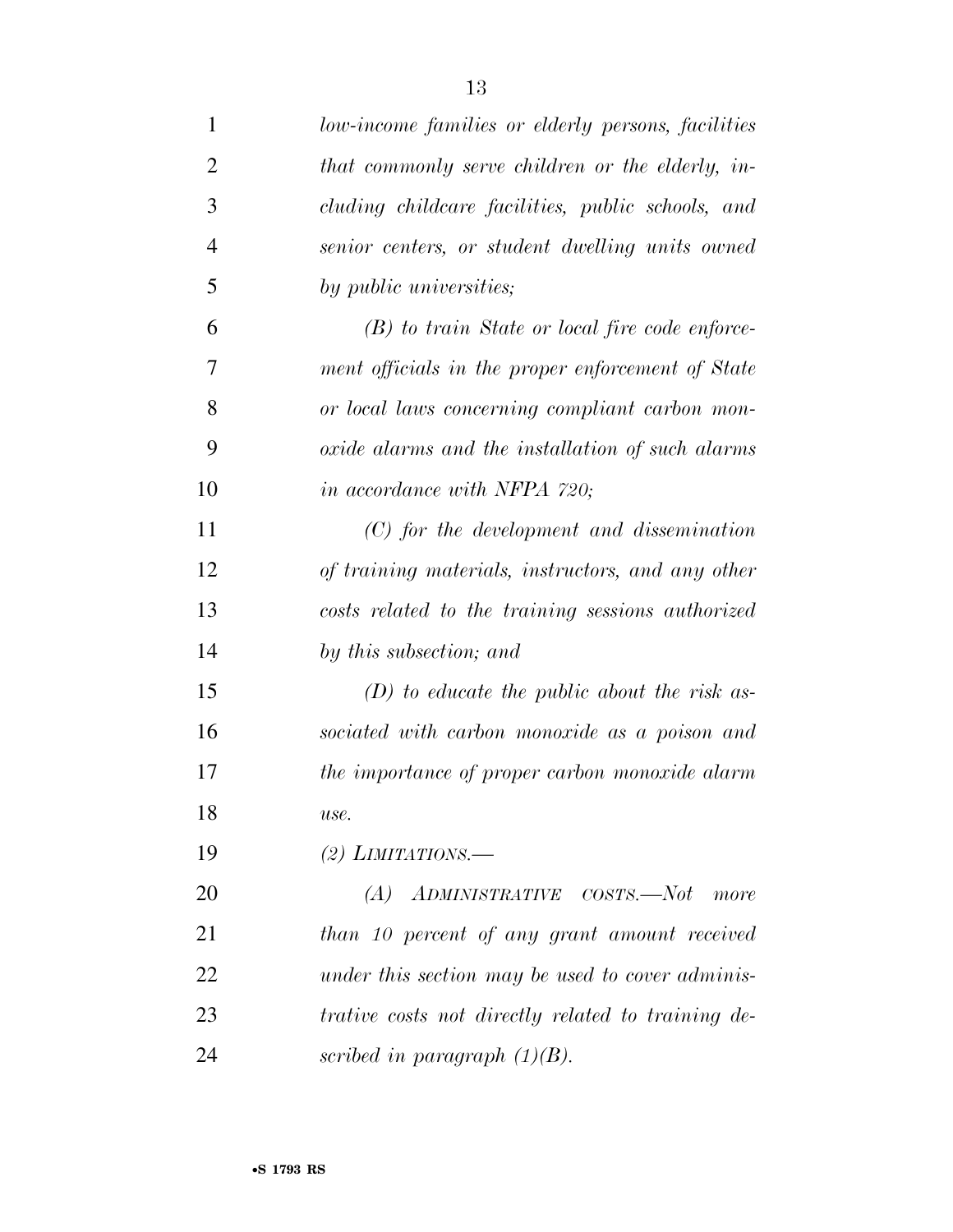| $\mathbf{1}$   | $(B)$ PUBLIC OUTREACH.—Not more than 25                     |
|----------------|-------------------------------------------------------------|
| $\overline{2}$ | percent of any grant amount received under this             |
| 3              | section may be used to cover costs of activities            |
| $\overline{4}$ | described in paragraph $(1)(D)$ .                           |
| 5              | (f) AUTHORIZATION OF APPROPRIATIONS.—                       |
| 6              | $(1)$ IN GENERAL.—Subject to paragraph $(2)$ ,              |
| 7              | there is authorized to be appropriated to the Commis-       |
| 8              | sion, for each of the fiscal years 2015 through 2019,       |
| 9              | $$2,000,000, which shall remain available until ex-$        |
| 10             | pended to carry out this Act.                               |
| 11             | (2)<br>LIMITATION ON ADMINISTRATIVE<br>EX-                  |
| 12             | PENSES.—Not more than 10 percent of the amounts             |
| 13             | appropriated or otherwise made available to carry           |
| 14             | out this section may be used for administrative ex-         |
| 15             | penses.                                                     |
| 16             | (3) RETENTION OF AMOUNTS.—Any amounts ap-                   |
| 17             | propriated pursuant to this subsection that remain          |
| 18             | unexpended and unobligated on September 30, 2019,           |
| 19             | shall be retained by the Commission and credited to         |
| 20             | the appropriations account that funds the enforcement       |
| 21             | of the Consumer Product Safety Act (15 U.S.C. 2051).        |
| 22             | (g) REPORT.—Not later than 1 year after the last day        |
| 23             | of each fiscal year for which grants are awarded under this |
| 24             | section, the Commission shall submit to Congress a report   |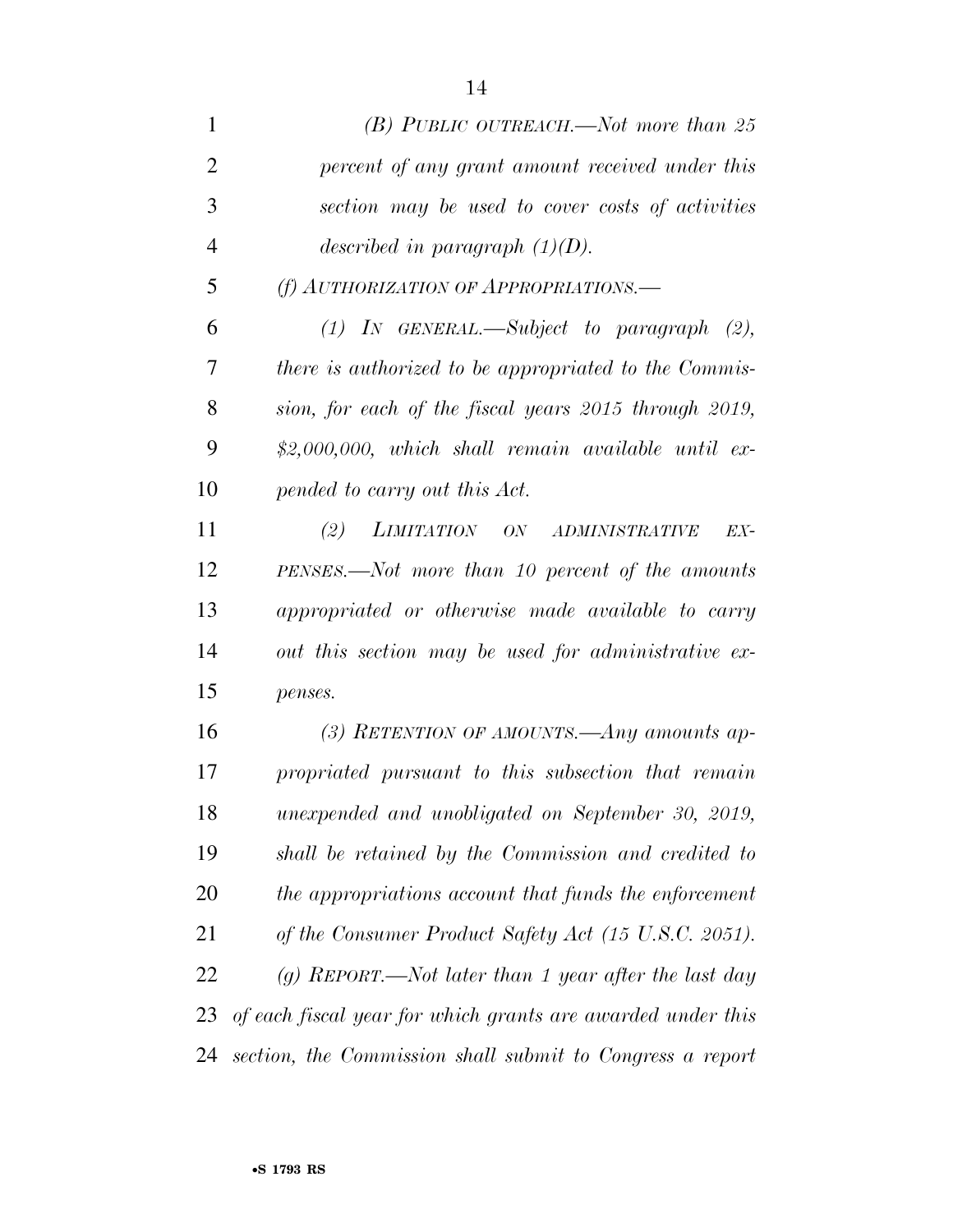- *that evaluates the implementation of the grant program re-*
- *quired by this section.*